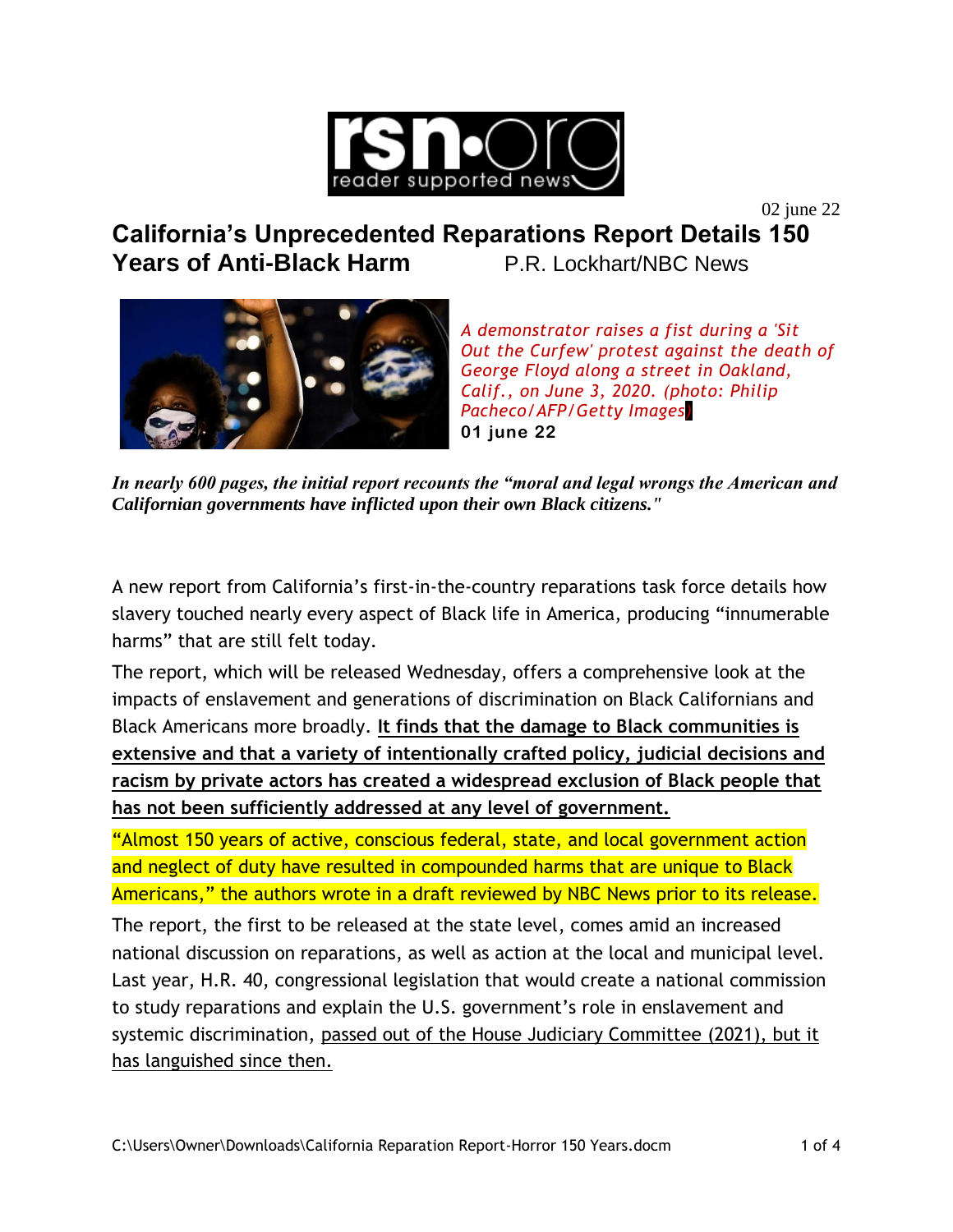The California report covers not just the immediate impact of enslavement but also the harms of decades of political neglect, finding that there has been sustained damage to generations of Black Americans. The damage has had a lasting effect on the political, economic, social, physical, mental and cultural well-being of Black people, particularly those descended from the formerly enslaved.

"Every state has some history of harm in the African American community," said Kamilah Moore, a Los Angeles-based attorney and reparatory justice scholar who chairs California's reparations task force. The nine-member task force, which a state law [created in 2020,](https://www.nbcnews.com/news/us-news/historic-california-law-establishes-path-reparations-black-people-descendants-slaves-n1241627) is charged with studying the impacts of enslavement on Black Californians and coming up with possible plans for restitution.

The interim report, produced by the civil rights arm of the California Department of Justice with input from the task force, includes testimony from experts and public meetings of the task force, as well as a comprehensive review of media articles, academic papers and historical documents. Members of the task force argue that the report is the most comprehensive look at the structural barriers Black Americans face since the [1968 Kerner Commission report.](https://www.smithsonianmag.com/smithsonian-institution/1968-kerner-commission-got-it-right-nobody-listened-180968318/)

A second report from the California task force, detailing specific reparations proposals and who should be eligible for them, is expected next year.

**The California report hi[ghlights a history of 'moral and legal wrongs'](https://www.nbcnews.com/news/nbcblk/california-slavery-reparations-report-task-force-rcna31322#anchor-TheCaliforniareporthighlightsahistoryofmoralandlegalwrongs)**

Over 13 chapters and about 600 pages, the interim report's authors recount the "moral and legal wrongs the American and Californian governments have inflicted upon their own Black citizens and residents," noting how slavery and subsequent discrimination have exposed Black communities to racial terror and political disenfranchisement, left them with inferior outcomes in health and wealth building, and relegated them to segregated neighborhoods and schools.

The harms were largely intentional, crafted through local and national policies that reinforced one another, ensuring that the formerly enslaved and their descendants would be denied even basic protections under the law. The denial was acutely felt in California, which [prohibited slavery](https://californiahistoricalsociety.org/blog/california-a-free-state-sanctioned-slavery/) when it joined the U.S. in 1850 but also supported the rights of pro-slavery white Southerners and looked the other way as enslaved people were trafficked into the state.

The stated ban on slavery was far from the only time California seemed to contradict itself on its stance toward Black Americans, according to the report. Two years after California entered the U.S. as a free state, legislators [passed a fugitive slave law](https://www.kqed.org/news/11905371/california-celebrates-its-history-as-a-free-state-but-there-was-slavery-here) that allowed for the capture and deportation of men and women fleeing enslavement. The state also declined to immediately ratify the 14th Amendment, which established the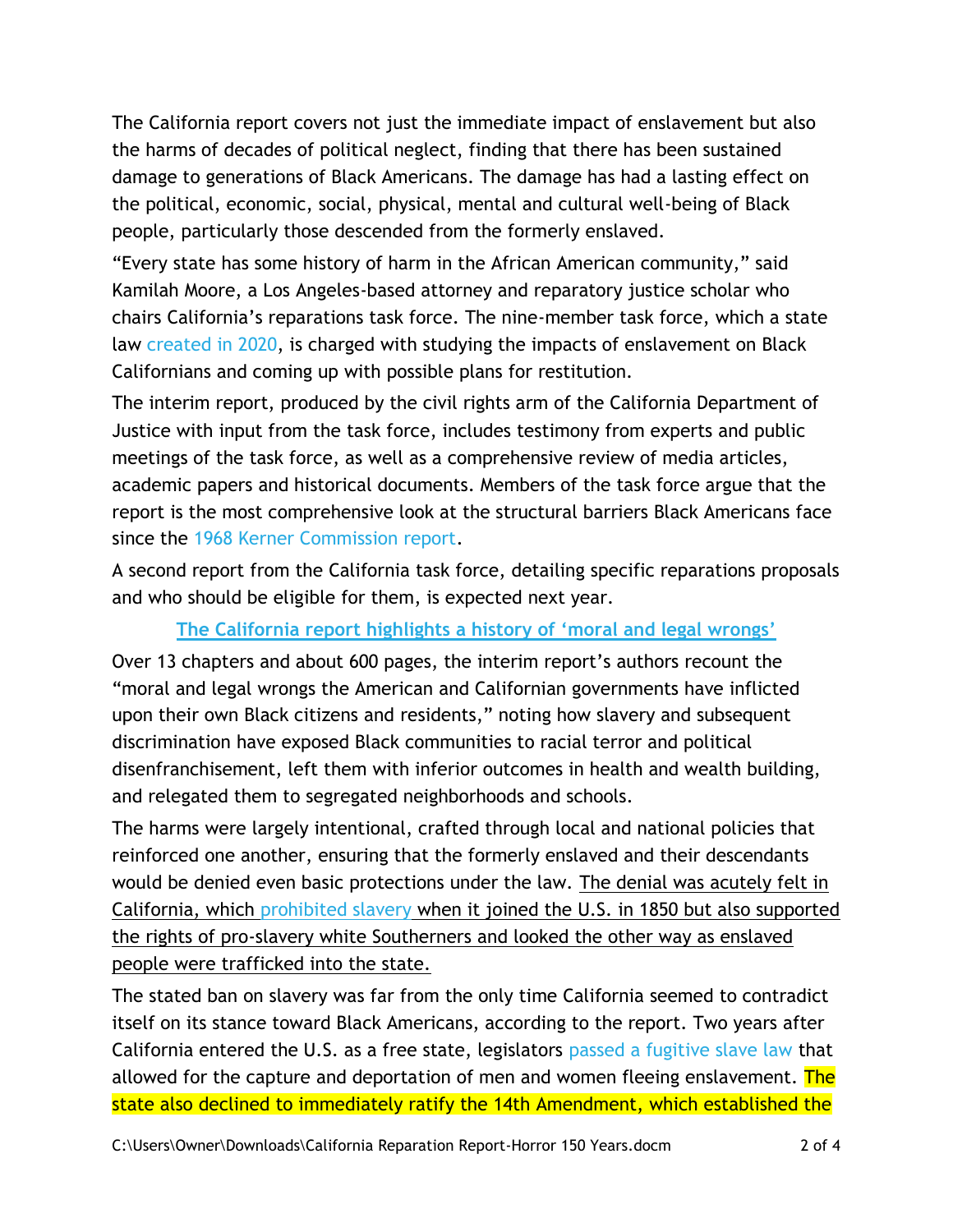equal rights of people born in the U.S., and the 15th Amendment, which said race could not be used to deny voting rights  $-$  it [waited](https://www.theunion.com/news/steve-cottrell-it-took-92-years-for-california-to-ratify-the-15th-amendment/) to approve the measures until 1959 and 1962, respectively.

As the state built a progressive reputation, drawing a growing Black population over decades, it continued to act against the best interests of Black people and other communities of color, according to the report. Black people were often denied voting rights and were subjected to literacy tests and poll taxes. Housing covenants were used to keep Black Californians [from living in white communities,](https://www.latimes.com/california/story/2021-04-27/behind-a-new-tv-show-is-the-ugly-and-true-history-of-l-a-s-racist-housing-covenants) only for Black neighborhoods [to later be demolished](https://www.latimes.com/homeless-housing/story/2021-11-11/the-racist-history-of-americas-interstate-highway-boom) to create parks and freeways.

The report adds that in some metrics, California not only matched discrimination across the country; at times it was a national leader. The authors write that in the 1900s, the state [led the country](https://www.sfgate.com/business/article/State-s-little-known-history-of-shameful-science-2663925.php) in forced sterilizations, which disproportionately [affected](https://www.capradio.org/articles/2021/07/20/for-decades-california-forcibly-sterilized-women-under-eugenics-law-now-the-state-will-pay-survivors/) Black, Latina and Indigenous women. Twenty-two years before the U.S. Supreme Court's 1896 ruling in Plessy v. Ferguson established that racial segregation did not violate the Constitution, California's Supreme Court [upheld racial segregation](https://www.blackpast.org/african-american-history/ward-v-flood-1874/)  [in schools.](https://www.blackpast.org/african-american-history/ward-v-flood-1874/) The state remains one of the [most segregated](https://www.universityofcalifornia.edu/news/confronting-pervasive-segregation) in the country for Black and Latino students.

In a chapter dedicated to outlining how violence was used to terrorize Black Americans, the report focuses specifically on the expansion of the Ku Klux Klan in California, noting that in a 20-month period during the state's "sizable and violent Klan resurgence" in the 1920s, California cities held more KKK meetings than Mississippi, Louisiana, North Carolina and Tennessee.

During the same period, Klan membership was [widespread in some local governments,](https://www.lataco.com/la-mayor-kkk/) and it was also extensive [in police departments](https://forthe.org/journalism/kkk-lbpd-history/) in Los Angeles and Long Beach. As Klan activity receded nationwide during the Great Depression, it was sustained in California, and KKK activity increased in the 1940s in response to Black families' trying to buy homes in better-resourced white communities.

**[The report offers some recommendations to improve the lives of Black Americans](https://www.nbcnews.com/news/nbcblk/california-slavery-reparations-report-task-force-rcna31322#anchor-ThereportofferssomerecommendationstoimprovethelivesofBlackAmericans)**

The report also highlights that historical injustices have helped fuel modern-day disparities, noting that California's [stagnant rates](https://www.calhealthreport.org/2022/05/13/opinion-an-urgent-call-to-address-the-housing-crisis-in-black-communities/) of Black homeownership, racial [disparities](https://www.kpbs.org/news/public-safety/2020/06/10/records-show-racial-disparities-when-san-diego-law) in police arrests and use of force, a [large gap in the average](https://www.aasc.ucla.edu/besol/Color_of_Wealth_Report.pdf)  [wealth](https://www.aasc.ucla.edu/besol/Color_of_Wealth_Report.pdf) of Black and white families and [unequal discipline](https://publications.csba.org/california-school-news/april-2021/californias-black-students-suspended-at-far-higher-rates-than-their-peers/) of Black students compared to their white peers are least in part the results of decades of social engineering designed to exclude Black Californians from gaining access to the same political, financial, employment and educational opportunities as their white counterparts.